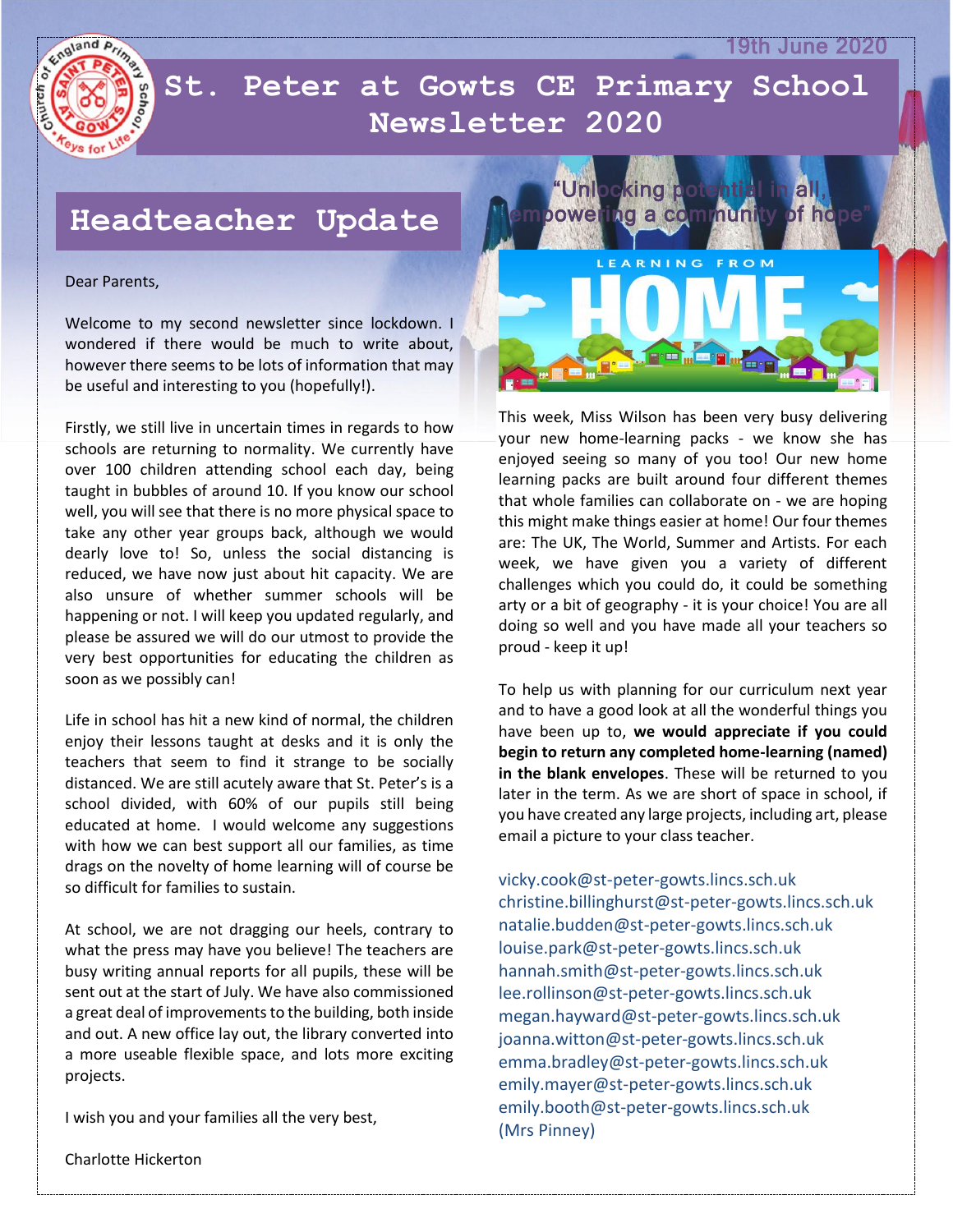## **Free School Meals**  $\mathcal{S}eho_{{\bm{O}}}$ **Free** Do you receive any of the following? - Income support - Employment Support Allowance (Income Related) - Income based Job Seekers Allowance **Guaranteed Pension Credit** - Child Tax Credit and your income (as calculated by the Inland Revenue) is less than £16,190 - Universal Credit - Receiving support under Part VI of the Immigration and Asylum Act of 1999 - In the Armed Forces Not

#### If you can answer yes to any of the above you may qualify for free school meals/Dupil Premium



The school office will help with your application. If your application is successful not only will your child receive free school meals, but our school will receive £1,300 additional funding (per child). This is called Pupil Premium.

All applications are confidential.

Is your child eligible for free school meals? The rising cost of living means everyone could use a bit of help. If you are unemployed or on benefits then you may be able to claim free school meals for your child.

This would not only help you: it would help the school too.

Schools are given additional funding by the Government for every child who is entitled to free school meals. We want to obtain as much as possible so that we can improve education for all pupils. We are aware there are children who attend our school who are entitled to free school meals but do not realise it. We are also aware that some parents choose not to take up the entitlement to a free school meal. The Pupil Premium means that even if you don't wish to access a free daily meal, applying will mean that our school will receive further funding to support your child's education.

If you have any queries or need help applying please contact our Parent Support Advisor, Kinga Wilson [kinga.wilson@st-peter-gowts.lincs.sch.uk](mailto:kinga.wilson@st-peter-gowts.lincs.sch.uk)

This application may support your child's education for many years to come!

# **Goodbye to Mr and Mrs Cooper**

It is with much regret that I am writing to inform you that Mr and Mrs Cooper will be leaving their roles at St. Peter at Gowts on the 31st July 2020. This is very sad news, Mrs Cooper has been



with the school over 30 years, Mr Cooper for 10 years and they have both worked tirelessly for the benefit of the school. It would be an understatement to say that this will be a huge loss for our school. This amazing double act has seen the school through many ups and downs and their contribution to life at St. Peters has been immeasurable.

Mrs Cooper will always be known for greeting our parents and children so warmly at the Office, supporting our families, keeping the finances in order and always going the extra mile to ensure that our children get the very best opportunities. She has championed school trips, experiences and visitors to ensure that the children have a rich curriculum and develop a love of learning. Her 'knitting club' was pretty legendary, as was her listening ear whenever anyone needed some help and support.

Mr Cooper has kept our school pristine for over a decade. The site here at St. Peter's is not the easiest, and Mr Cooper has looked after it so well, keeping it spotless and welcoming for everyone. He keeps our plants growing (despite little hands who like to pick the leaves), cleans and tidies after our staff (this is no mean feat) and maintains our grounds and buildings come snow or sunshine.

A celebration of Mr and Mrs Cooper's contribution to the school may not be possible in the usual way due to the social restrictions that are in place currently. However, we would love for parents and children to contribute a donation if they wish towards a very special gift for them both. If you would like to contribute, please pop some money in an envelope and we will collect it over the school gate.

Any memories, cards and gifts will also be collated at the end of term. Thank you in advance for your generosity, I know how much these special people mean to the St. Peter at Gowts Community!